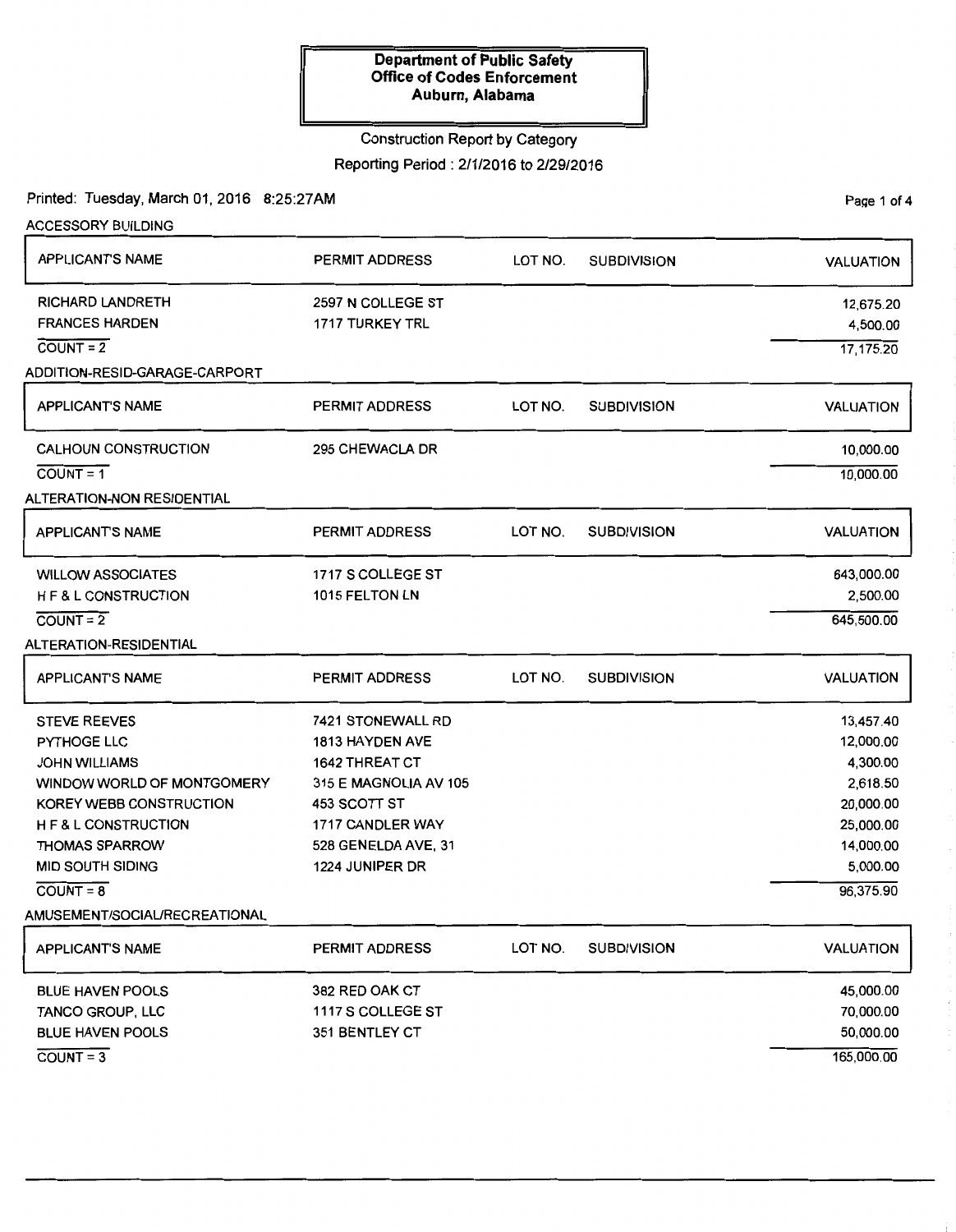# Construction Report by Category

Reporting Period: 2/1/2016 to 2/29/2016

Printed: Tuesday, March 01, 2016 8:25:27AM

FIVE OR MORE FAMILY BUILDING

| <b>APPLICANT'S NAME</b>         | PERMIT ADDRESS            | LOT NO. | <b>SUBDIVISION</b> | <b>VALUATION</b> |
|---------------------------------|---------------------------|---------|--------------------|------------------|
| <b>BLUE OX CONSTRUCTION LLC</b> | <b>159 E GLENN AVE</b>    |         |                    | 2,881,808.79     |
| BLUE OX CONSTRUCTION LLC        | 222 N COLLEGE ST          |         |                    | 3,262,324.68     |
| DONALD H ALLEN DEVELOPMENT INC  | 2037 S COLLEGE ST         |         |                    | 989,000.00       |
| $COUNT = 3$                     |                           |         |                    | 7, 133, 133. 47  |
| ROOFING-RESIDENTIAL             |                           |         |                    |                  |
| <b>APPLICANTS NAME</b>          | <b>PERMIT ADDRESS</b>     | LOT NO. | <b>SUBDIVISION</b> | <b>VALUATION</b> |
| <b>MID SOUTH SIDING</b>         | 540 N DONAHUE DR          |         |                    | 2,900.00         |
| <b>SUPERIOR ROOFING</b>         | <b>1885 WATERCREST DR</b> |         |                    | 9,690.00         |
| <b>SUPERIOR ROOFING</b>         | <b>1904 N ASHE CT</b>     |         |                    | 9,640.00         |
| KOREY WEBB CONSTRUCTION         | 358 E THACH AVE           |         |                    | 4,500.00         |
| <b>SUPERIOR ROOFING</b>         | 232 S DEAN RD             |         |                    | 2,530.00         |
| <b>SUPERIOR ROOFING</b>         | 514 MOORES MILL RD        |         |                    | 2,745.00         |
| MCCRORY CONTRACTING             | 612 BELMONTE DR           |         |                    | 8,700.00         |
| TRIPLE B CONSTRUCTION           | 660 BELMONTE DR           |         |                    | 19,410.00        |
| YODER'S ROOFING                 | 1000 N DONAHUE DR         |         |                    | 26,600.00        |
| <b>MONROE ROOFING</b>           | 827 S COLLEGE ST          |         |                    | 10,000.00        |
| <b>SUPERIOR ROOFING</b>         | 326 CARY DR               |         |                    | 8,390.00         |
| <b>TRIPLE B CONSTRUCTION</b>    | 736 BRENDA AVE            |         |                    | 8,365.00         |
| <b>JOHN WILLIAMS</b>            | <b>529 VICKERSTAFF ST</b> |         |                    | 6,800.00         |
| <b>SUPERIOR ROOFING</b>         | <b>1249 SUNNYSLOPE CT</b> |         |                    | 11,300.00        |
| $COUNT = 14$                    |                           |         |                    | 131.570.00       |

PaQe 2 of 4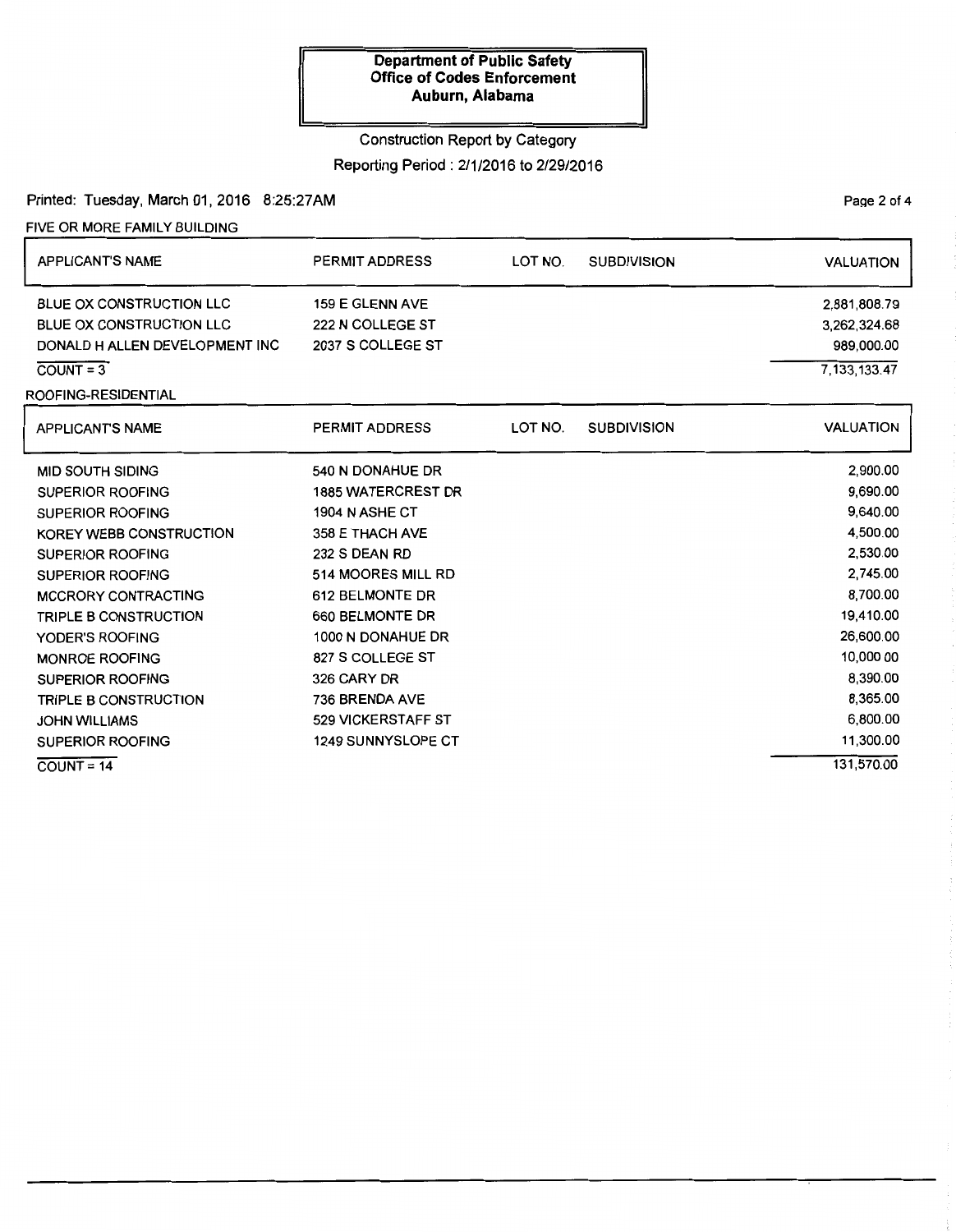# Construction Report by Category Reporting Period: 2/1/2016 to 2/29/2016

## Printed: Tuesday, March 01, 2016 8:25:27AM Printed: Tuesday, March 01, 2016 8:25:27AM

# SINGLE FAMILY HOUSE-DETACHED

| <b>APPLICANT'S NAME</b>            | PERMIT ADDRESS                 | LOT NO. | <b>SUBDIVISION</b>           | <b>VALUATION</b> |
|------------------------------------|--------------------------------|---------|------------------------------|------------------|
| <b>MICHAEL A MONK</b>              | 2204 HERITAGE RIDGE LN         | 43      | <b>ASHETON LAKES</b>         | 310,166.66       |
| DILWORTH DEVELOPMENT               | <b>1209 STILL HUNT LN</b>      | 128     | YARBROUGH FARMS - THE PARC   | 375,000.00       |
| <b>SIMS &amp; COMPANY LLC</b>      | 2043 E LAKE BLVD               | 5       | <b>EAST LAKE SUBDIVISION</b> | 401,741.47       |
| <b>GRAYHAWK HOMES INC</b>          | 1446 CLOVERBROOK CIR           | 35      | <b>SOUTHERN EDGE</b>         | 219,570.76       |
| <b>MICHAEL A MONK</b>              | <b>493 MERIMONT BLVD</b>       | 53      | <b>ASHETON LAKES</b>         | 313,314.94       |
| TIM YATES CONSTRUCTION             | 1077 BRIAR CLIFF LN            | 13      | <b>GROVE HILL</b>            | 276,746.24       |
| TIM YATES CONSTRUCTION             | 1092 BRIAR CLIFF LN            | 9       | <b>GROVE HILL</b>            | 294,383.59       |
| DILWORTH DEVELOPMENT               | 2578 DANBURY DR                | 135     | <b>WHITE OAKS</b>            | 519,089.78       |
| DILWORTH DEVELOPMENT               | 2368 ANNANDALE LN              | 411     | <b>ASHETON LAKES</b>         | 302,448.87       |
| HOMESTEAD RESIDENTIAL              | 1710 EASTON CT                 | 43A     | <b>EAST LAKE TOWNHOMES</b>   | 325,097.10       |
| HOMESTEAD RESIDENTIAL              | 1706 EASTON CT                 | 44A     | <b>EAST LAKE TOWNHOMES</b>   | 326,907.80       |
| EDGAR HUGHSTON BUILDER INC.        | 2191 MORGAN DR                 | 104     | <b>MORGAN WOODS</b>          | 330,356.82       |
| <b>GRAYHAWK HOMES INC</b>          | <b>1465 CLOVERBROOK CIR</b>    | 26      | <b>SOUTHERN EDGE</b>         | 187,818.56       |
| KEITH GRINER                       | 1296 TULIP CT                  | 24      | <b>GARDENS AT GATEWOOD</b>   | 198,748.47       |
| <b>EDGAR HUGHSTON BUILDER INC.</b> | 2217 MORGAN DR                 | 109     | <b>MORGAN WOODS</b>          | 323,701.32       |
| EDGAR HUGHSTON BUILDER INC.        | <b>440 LIGHTNESS DR</b>        | 256     | <b>SOLAMERE</b>              | 193,898.54       |
| EDGAR HUGHSTON BUILDER INC.        | <b>436 LIGHTNESS DR</b>        | 257     | <b>SOLAMERE</b>              | 193,898.54       |
| <b>GRAYHAWK HOMES INC</b>          | <b>1469 CLOVERBROOK CIR</b>    | 27      | <b>SOUTHERN EDGE</b>         | 219,570.76       |
| <b>MICHAEL A MONK</b>              | 1709 MELISSA CT                | 35      | <b>EAST LAKE SUBDIVISION</b> | 387,966.64       |
| <b>GRAYHAWK HOMES INC</b>          | 1473 CLOVERBROOK CIR           | 28      | <b>SOUTHERN EDGE</b>         | 219,570.76       |
| <b>HARRIS DOYLE HOMES</b>          | <b>1252 SOUTHRIDGE CT</b>      | 49      | <b>CYPRESS POINT</b>         | 274,401.78       |
| <b>EASTBROOK HOMES</b>             | 2038 COVEY DR                  | 110     | <b>PRESERVE</b>              | 265, 173. 16     |
| <b>STONE MARTIN BUILDERS</b>       | 2634 SALFORD ST                | 7       | <b>COTSWOLDS</b>             | 293,299.65       |
| DACK HOMES WEST LLC                | 2154 AUTUMN RIDGE WAY          | 140     | <b>AUTUMN RIDGE</b>          | 174,463.82       |
| DILWORTH DEVELOPMENT               | 308 BAYTREE LN                 | 12      | <b>CARY WOODS</b>            | 321,318.30       |
| DILWORTH DEVELOPMENT               | <b>1411 EDEN GATE CROSSING</b> | 94A     | <b>ROSEMARY GATE</b>         | 182,309.70       |
| <b>STONE MARTIN BUILDERS</b>       | <b>828 WHITTINGTON ST</b>      | 47      | <b>COTSWOLDS</b>             | 422,313.31       |
| <b>EASTBROOK HOMES</b>             | <b>723 SHELTON COVE LN</b>     | 54      | <b>SHELTON COVE</b>          | 249,658.29       |
| <b>STONE MARTIN BUILDERS</b>       | 2627 SALFORD ST                | 56      | <b>COTSWOLDS</b>             | 313,315.67       |
| HOMESTEAD RESIDENTIAL              | 1796 HYDEN PARK LN             | 713     | <b>CAMDEN RIDGE</b>          | 272,430.56       |
| <b>MICHAEL A MONK</b>              | 1707 LIVVY LN                  | 59      | <b>EAST LAKE SUBDIVISION</b> | 388,731.14       |
| HIVE PARTNERS, LLC                 | 212 E SAMFORD AVE              | 1       | <b>SWEET AUBURN</b>          | 301,711.95       |
| HIVE PARTNERS, LLC                 | <b>216 E SAMFORD AVE</b>       | 2       | <b>SWEET AUBURN</b>          | 315,869.80       |
| HIVE PARTNERS, LLC                 | 220 E SAMFORD AVE              | 3       | <b>SWEET AUBURN</b>          | 313,032.45       |
| HIVE PARTNERS, LLC                 | <b>224 E SAMFORD AVE</b>       | 4       | <b>SWEET AUBURN</b>          | 317,776.55       |
| HOMEWORKS OF ALABAMA INC           | 2237 N DONAHUE DR              | 71      | <b>HIGHLANDS</b>             | 297,927.30       |
| EDGAR HUGHSTON BUILDER INC.        | 1867 MOYLE LN                  | 124     | <b>MORGAN WOODS</b>          | 269, 162.08      |
| <b>EDGAR HUGHSTON BUILDER INC.</b> | 2211 MORGAN DR                 | 108     | <b>MORGAN WOODS</b>          | 269,162.08       |
| DILWORTH DEVELOPMENT               | 1700 MELISSA CT                | 42      | <b>EAST LAKE SUBDIVISION</b> | 404,443.30       |
| <b>EDGAR HUGHSTON BUILDER INC.</b> | 2537 SALFORD ST                | 135     | <b>COTSWOLDS</b>             | 295,334.55       |
| EDGAR HUGHSTON BUILDER INC.        | 2567 SALFORD ST                | 140     | <b>MORGAN WOODS</b>          | 258,598.31       |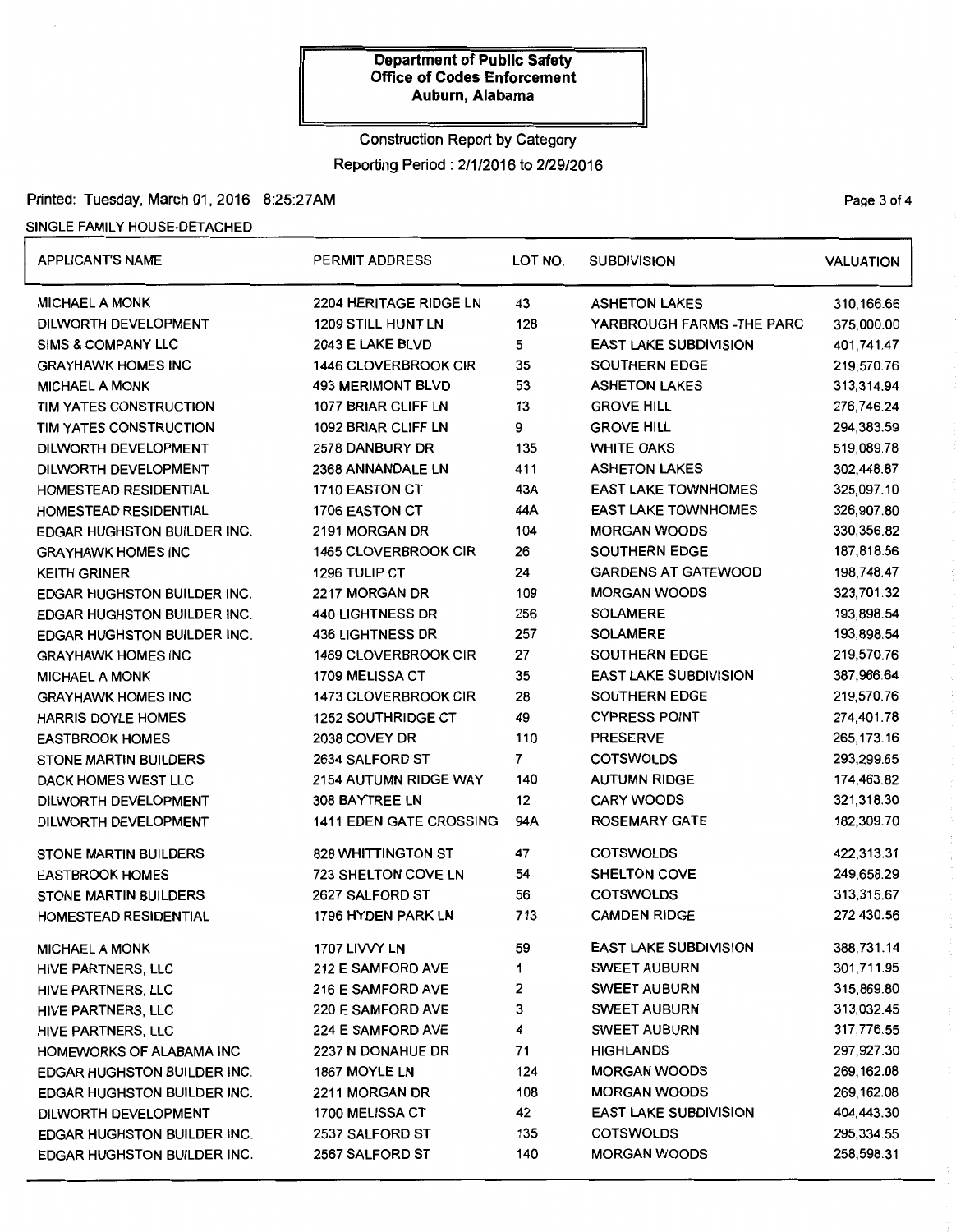## Construction Report by Category

Reporting Period: 2/1/2016 to 2/29/2016

Printed: Tuesday, March 01, 2016 8:25:27AM

SINGLE FAMILY HOUSE-DETACHED

| <b>APPLICANTS NAME</b>                                                                                                                                   | PERMIT ADDRESS                                                                         | LOT NO.                | <b>SUBDIVISION</b>                                                             | <b>VALUATION</b>                                                      |
|----------------------------------------------------------------------------------------------------------------------------------------------------------|----------------------------------------------------------------------------------------|------------------------|--------------------------------------------------------------------------------|-----------------------------------------------------------------------|
| <b>STONE MARTIN BUILDERS</b><br><b>EDGAR HUGHSTON BUILDER INC.</b><br><b>EDGAR HUGHSTON BUILDER INC.</b><br><b>STONE MARTIN BUILDERS</b><br>$COUNT = 45$ | <b>2476 WATERSTONE CIR</b><br>2573 SALFORD ST<br>2579 SALFORD ST<br>829 WHITTINGTON ST | 83<br>141<br>142<br>20 | <b>LUNDY CHASE</b><br><b>COTSWOLDS</b><br><b>COTSWOLDS</b><br><b>COTSWOLDS</b> | 202,000.03<br>284,981.63<br>269,192.08<br>372,723.38<br>13,249,328.49 |
| STORE/CUSTOMER SERVICE                                                                                                                                   |                                                                                        |                        |                                                                                |                                                                       |
| <b>APPLICANT'S NAME</b>                                                                                                                                  | <b>PERMIT ADDRESS</b>                                                                  | LOT NO.                | <b>SUBDIVISION</b>                                                             | <b>VALUATION</b>                                                      |
| DAHLHAUSER GROUP<br>$COUNT = 1$                                                                                                                          | 1915 S COLLEGE ST                                                                      |                        |                                                                                | 514,000.00<br>514.000.00                                              |

TOTAL COUNT= 79

TOTAL VALUATION=

21,962,083.06

<u>lw</u> **BUILDING OFFICIAL** 

PaQe 4 of 4